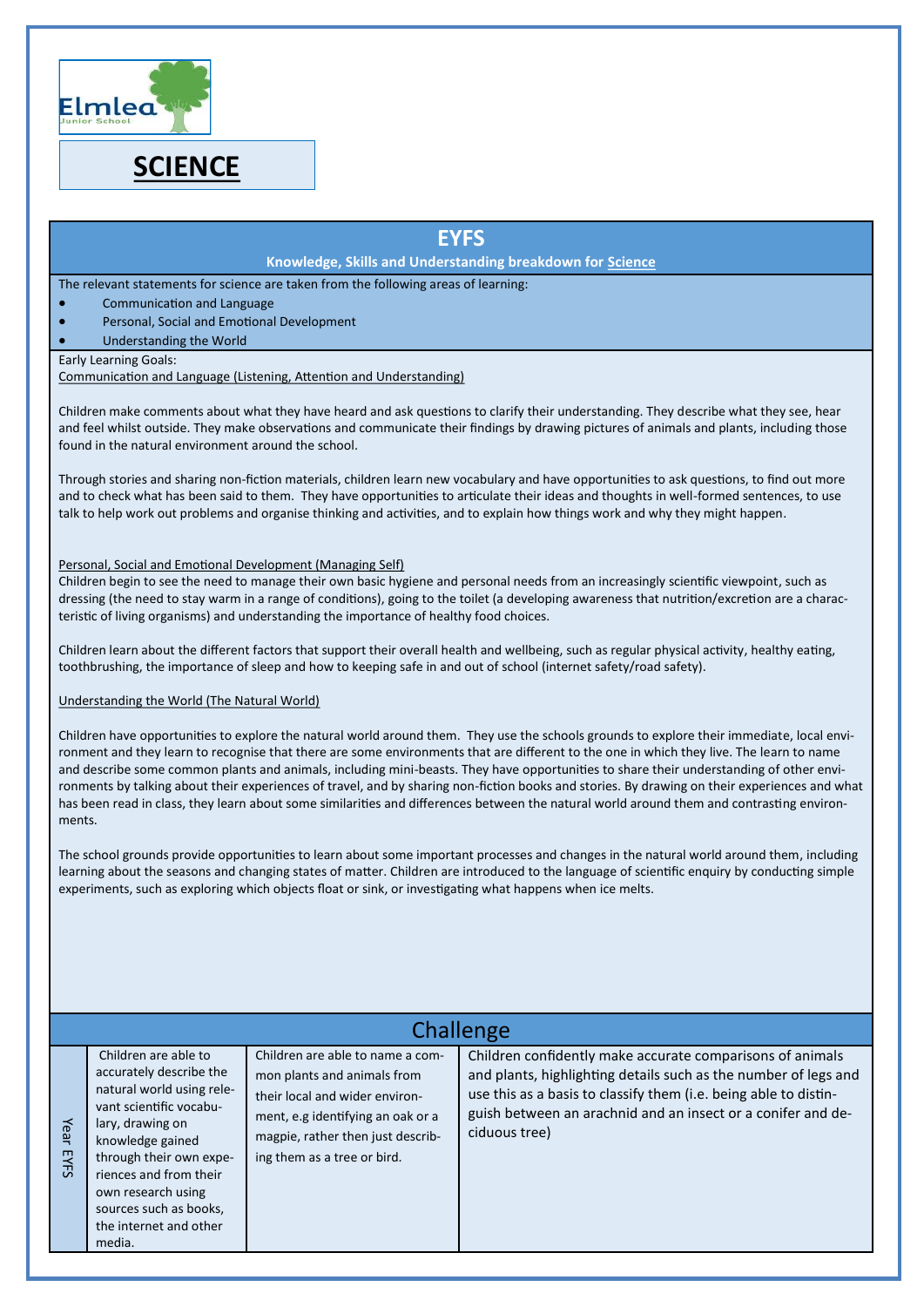

# **SCIENCE**

| <b>Year 1</b>                                             |                                                                                                                                                                                                                                                                                                                                                                                                                                                                                                                                                                                                                                                                                                                                                                                                                                                                                                                                                                                                                                                                                                                                                                                                                                                                                                                                                                                                                                                                                                                                                                                                       |                                                                                                                                                                                                                                            |                                                                                                                                                        |                                                                                                                                                                                                                                                                                                                                                                                                                                                                            |  |  |  |  |
|-----------------------------------------------------------|-------------------------------------------------------------------------------------------------------------------------------------------------------------------------------------------------------------------------------------------------------------------------------------------------------------------------------------------------------------------------------------------------------------------------------------------------------------------------------------------------------------------------------------------------------------------------------------------------------------------------------------------------------------------------------------------------------------------------------------------------------------------------------------------------------------------------------------------------------------------------------------------------------------------------------------------------------------------------------------------------------------------------------------------------------------------------------------------------------------------------------------------------------------------------------------------------------------------------------------------------------------------------------------------------------------------------------------------------------------------------------------------------------------------------------------------------------------------------------------------------------------------------------------------------------------------------------------------------------|--------------------------------------------------------------------------------------------------------------------------------------------------------------------------------------------------------------------------------------------|--------------------------------------------------------------------------------------------------------------------------------------------------------|----------------------------------------------------------------------------------------------------------------------------------------------------------------------------------------------------------------------------------------------------------------------------------------------------------------------------------------------------------------------------------------------------------------------------------------------------------------------------|--|--|--|--|
| Knowledge, Skills and Understanding breakdown for Science |                                                                                                                                                                                                                                                                                                                                                                                                                                                                                                                                                                                                                                                                                                                                                                                                                                                                                                                                                                                                                                                                                                                                                                                                                                                                                                                                                                                                                                                                                                                                                                                                       |                                                                                                                                                                                                                                            |                                                                                                                                                        |                                                                                                                                                                                                                                                                                                                                                                                                                                                                            |  |  |  |  |
|                                                           | <b>Working Scientifically</b>                                                                                                                                                                                                                                                                                                                                                                                                                                                                                                                                                                                                                                                                                                                                                                                                                                                                                                                                                                                                                                                                                                                                                                                                                                                                                                                                                                                                                                                                                                                                                                         | <b>Biology</b>                                                                                                                                                                                                                             |                                                                                                                                                        | <b>Materials</b>                                                                                                                                                                                                                                                                                                                                                                                                                                                           |  |  |  |  |
|                                                           | During years 1 and 2, pu-<br>Seasonal Change<br>pils should be taught to<br>• Observe and describe weather associated with the seasons<br>use the following practical<br>and how day length varies.<br>scientific methods, pro-<br>cesses and skills:<br>Animals, including humans<br>• Asking simple questions<br>• Identify and name a variety of common animals including<br>and recognising that<br>fish, amphibians, reptiles, birds and mammals<br>they can be answered in<br>• Describe and compare the structure of a variety of com-<br>different ways.<br>mon animals (fish, amphibians, reptiles, birds and mam-<br>• Performing simple tests<br>mals, including pets)<br>by gathering and<br>re-<br>• Identify and name a variety of common animals that are<br>cording data to help in<br>carnivores, herbivores and omnivores<br>answering questions<br>• Identify, name, draw and label the basic parts of the hu-<br>• Using their observations<br>man body and say which part of the body is associated<br>and ideas to suggest<br>with each sense.<br>answers to questions<br>• Observing closely, using<br>simple equipment.<br>Plants<br>• Identifying similarities<br>• Identify and name a variety of common wild and garden<br>and differences between<br>plants, including deciduous and evergreen trees.<br>different materials, or<br>• Identify and describe the basic structure of a variety of<br>between different plants<br>common flowering plants, including trees.<br>and animals, and use<br>these as a basis for<br>suggesting ways to<br>classify or group them. |                                                                                                                                                                                                                                            |                                                                                                                                                        | <b>Everyday Materials</b><br>• Distinguish between an<br>object and the material<br>from which it is made<br>Identify and name a varie-<br>$\bullet$<br>ty of everyday materials,<br>including wood, plastic,<br>glass, metal, water, and<br>rock<br>• Describe the simple physi-<br>cal properties of a variety<br>of everyday materials<br>• Compare and group to-<br>gether a variety of every-<br>day materials on the basis<br>of their simple physical<br>properties |  |  |  |  |
| Challenge                                                 |                                                                                                                                                                                                                                                                                                                                                                                                                                                                                                                                                                                                                                                                                                                                                                                                                                                                                                                                                                                                                                                                                                                                                                                                                                                                                                                                                                                                                                                                                                                                                                                                       |                                                                                                                                                                                                                                            |                                                                                                                                                        |                                                                                                                                                                                                                                                                                                                                                                                                                                                                            |  |  |  |  |
| Year <sub>1</sub>                                         | Demonstrate an ability<br>to work methodically<br>and carefully when con-<br>ducting an experiment.<br>Begin to recognise what<br>makes a fair test.                                                                                                                                                                                                                                                                                                                                                                                                                                                                                                                                                                                                                                                                                                                                                                                                                                                                                                                                                                                                                                                                                                                                                                                                                                                                                                                                                                                                                                                  | • Know that the climate and sea-<br>sons are experienced different-<br>ly around the world and that<br>the location can also impact on<br>daylength. Children may relate<br>this to what they know about<br>the Earth's tilt and rotation. | • Identify plants and animals in<br>their own local environment<br>and contrast these with<br>plants and animals found in<br>other parts of the world. | • Understand that the proper-<br>ties of a materials can be<br>dependent on shape and<br>form (e.g. that a block of alu-<br>minium with behave differ-<br>ently to a sheet of foil)                                                                                                                                                                                                                                                                                        |  |  |  |  |